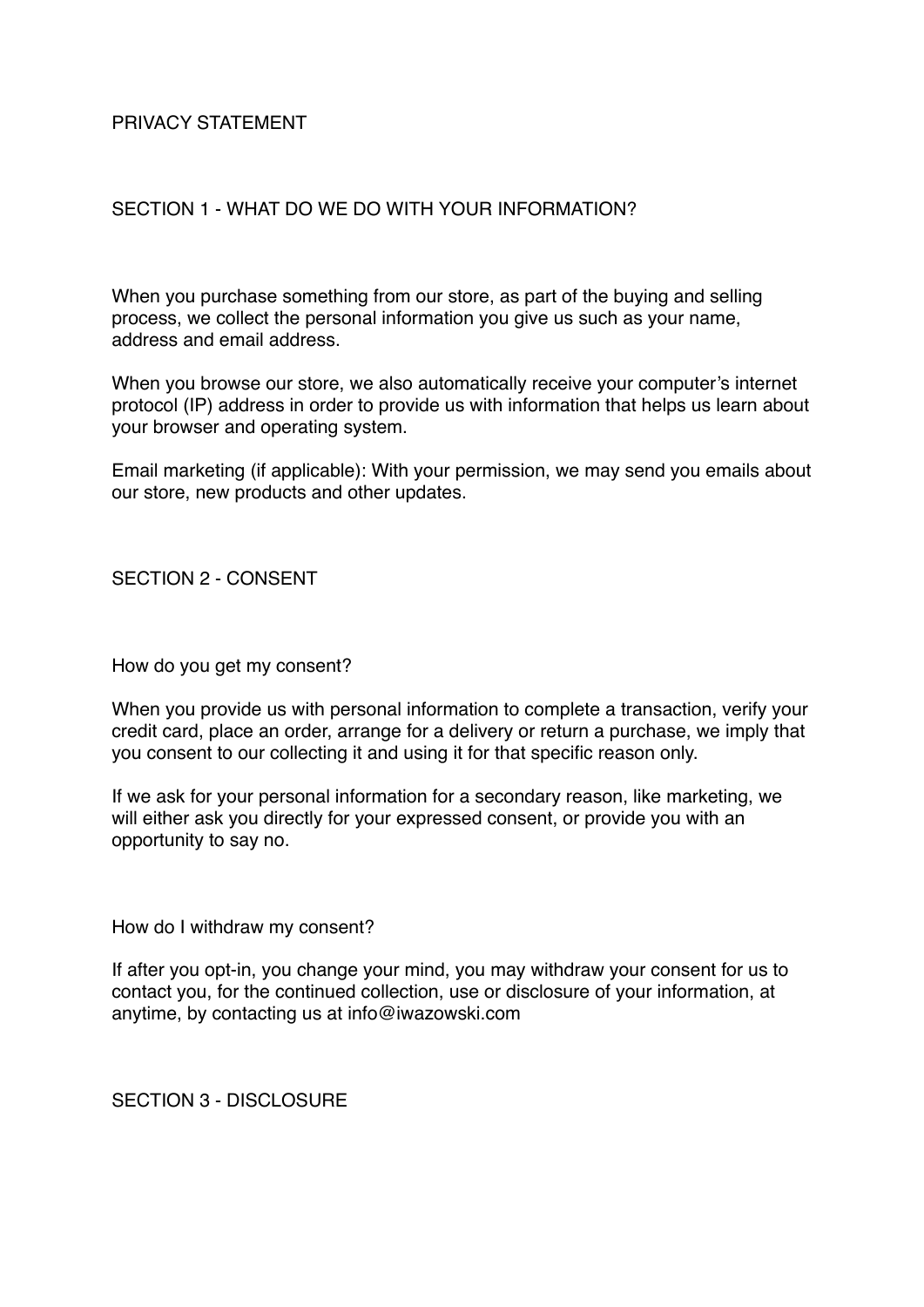We may disclose your personal information if we are required by law to do so or if you violate our Terms of Service.

### SECTION 4 - iWazowski

Our store is hosted on private servers. They provide us with the online e-commerce platform that allows us to sell our products and services to you.

Your data is stored through iWazowski.com data storage, databases and the general iWazowski.com application. They store your data on a secure server behind a firewall.

#### Payment:

If you choose a direct payment gateway to complete your purchase, then PayPal stores your credit card data. It is encrypted through the Payment Card Industry Data Security Standard (PCI-DSS). Your purchase transaction data is stored only as long as is necessary to complete your purchase transaction. After that is complete, your purchase transaction information is deleted.

All direct payment gateways adhere to the standards set by PCI-DSS as managed by the PCI Security Standards Council, which is a joint effort of brands like Visa, MasterCard, American Express and Discover.

PCI-DSS requirements help ensure the secure handling of credit card information by our store and its service providers.

For more insight, you may also want to read PayPal's Terms of Service here or Privacy Statement there.

### SECTION 5 - THIRD-PARTY SERVICES

In general, the third-party providers used by us will only collect, use and disclose your information to the extent necessary to allow them to perform the services they provide to us.

However, certain third-party service providers, such as payment gateways and other payment transaction processors, have their own privacy policies in respect to the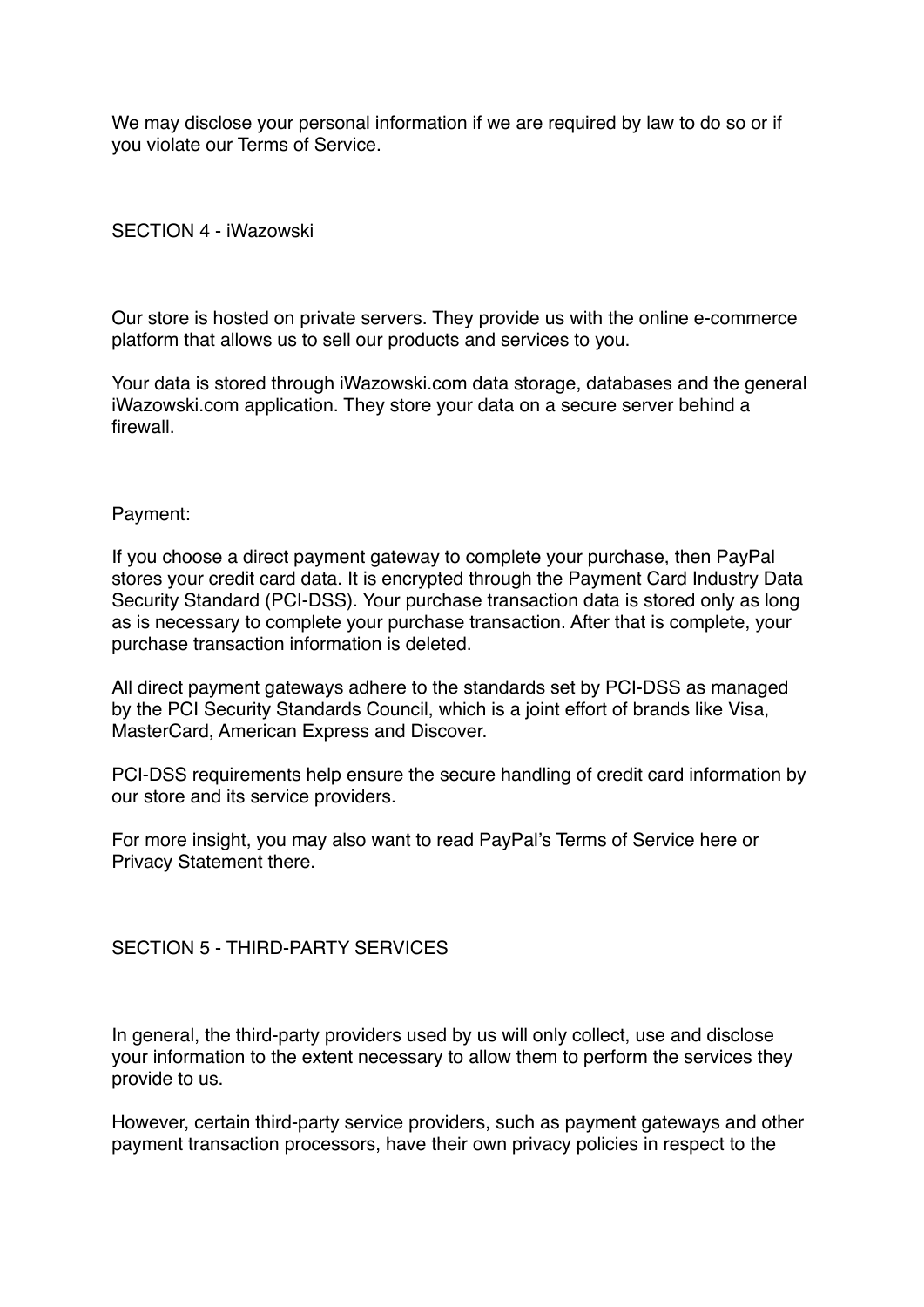information we are required to provide to them for your purchase-related transactions.

For these providers, we recommend that you read their privacy policies so you can understand the manner in which your personal information will be handled by these providers.

In particular, remember that certain providers may be located in or have facilities that are located a different jurisdiction than either you or us. So if you elect to proceed with a transaction that involves the services of a third-party service provider, then your information may become subject to the laws of the jurisdiction(s) in which that service provider or its facilities are located.

As an example, if you are located in Canada and your transaction is processed by a payment gateway located in the United States, then your personal information used in completing that transaction may be subject to disclosure under United States legislation, including the Patriot Act.

Once you leave our store's website or are redirected to a third-party website or application, you are no longer governed by this Privacy Policy or our website's Terms of Service.

Links

When you click on links on our store, they may direct you away from our site. We are not responsible for the privacy practices of other sites and encourage you to read their privacy statements.

SECTION 6 - SECURITY

To protect your personal information, we take reasonable precautions and follow industry best practices to make sure it is not inappropriately lost, misused, accessed, disclosed, altered or destroyed.

If you provide us with your credit card information, the information is encrypted using secure socket layer technology (SSL) and stored with a AES-256 encryption. Although no method of transmission over the Internet or electronic storage is 100% secure, we follow all PCI-DSS requirements and implement additional generally accepted industry standards.

SECTION 7 - COOKIES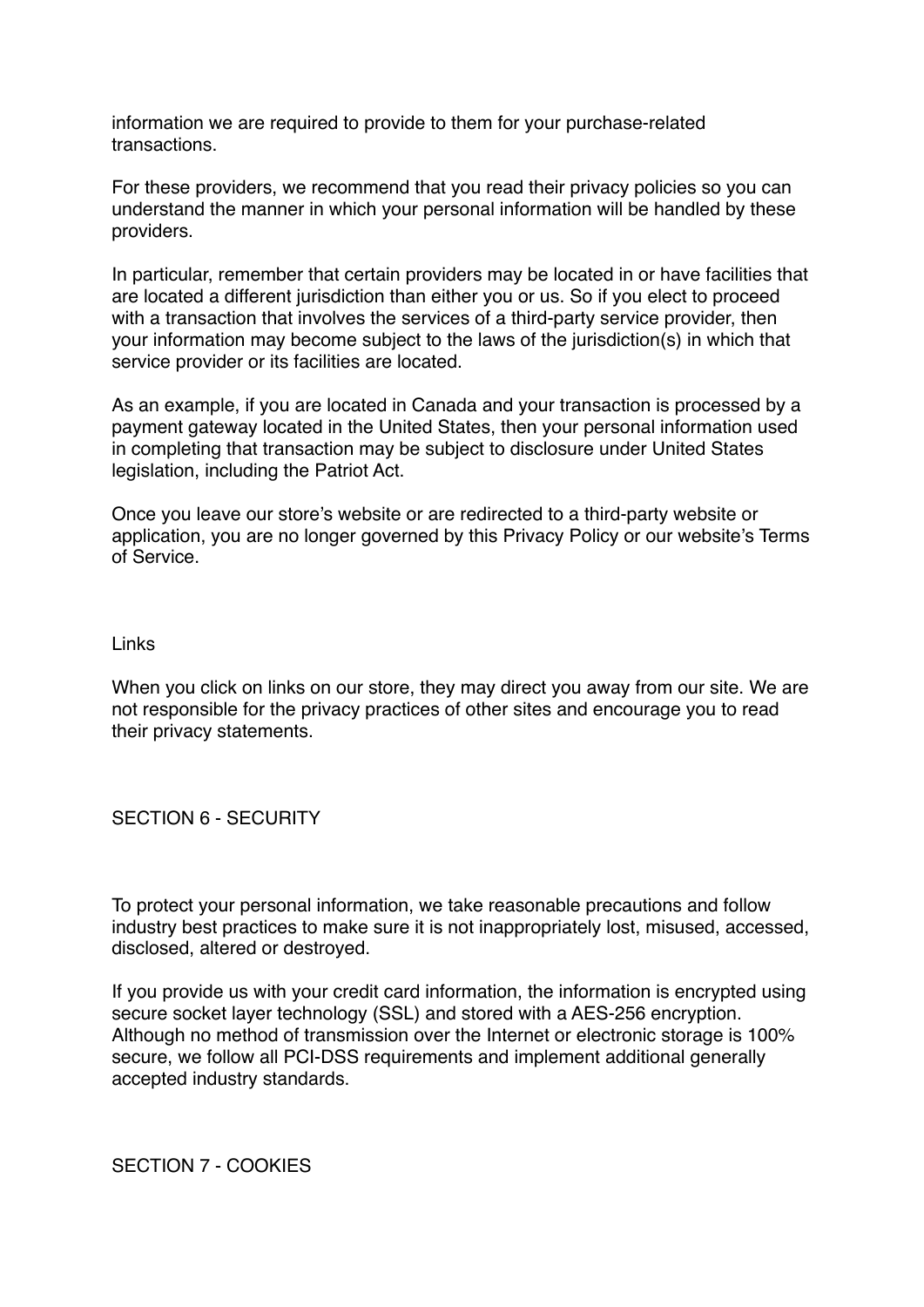Here is a list of cookies that we use. We've listed them here so you that you can choose if you want to opt-out of cookies or not.

session id, unique token, sessional, Allows Shopify to store information about your session (referrer, landing page, etc).

 \_shopify\_visit, no data held, Persistent for 30 minutes from the last visit, Used by our website provider's internal stats tracker to record the number of visits

shopify unig, no data held, expires midnight (relative to the visitor) of the next day, Counts the number of visits to a store by a single customer.

cart, unique token, persistent for 2 weeks, Stores information about the contents of your cart.

secure session id, unique token, sessional

 storefront\_digest, unique token, indefinite If the shop has a password, this is used to determine if the current visitor has access.

### SECTION 8 - AGE OF CONSENT

 By using this site, you represent that you are at least the age of majority in your state or province of residence, or that you are the age of majority in your state or province of residence and you have given us your consent to allow any of your minor dependents to use this site.

#### SECTION 9 - CHANGES TO THIS PRIVACY POLICY

We reserve the right to modify this privacy policy at any time, so please review it frequently. Changes and clarifications will take effect immediately upon their posting on the website. If we make material changes to this policy, we will notify you here that it has been updated, so that you are aware of what information we collect, how we use it, and under what circumstances, if any, we use and/or disclose it.

If our store is acquired or merged with another company, your information may be transferred to the new owners so that we may continue to sell products to you.